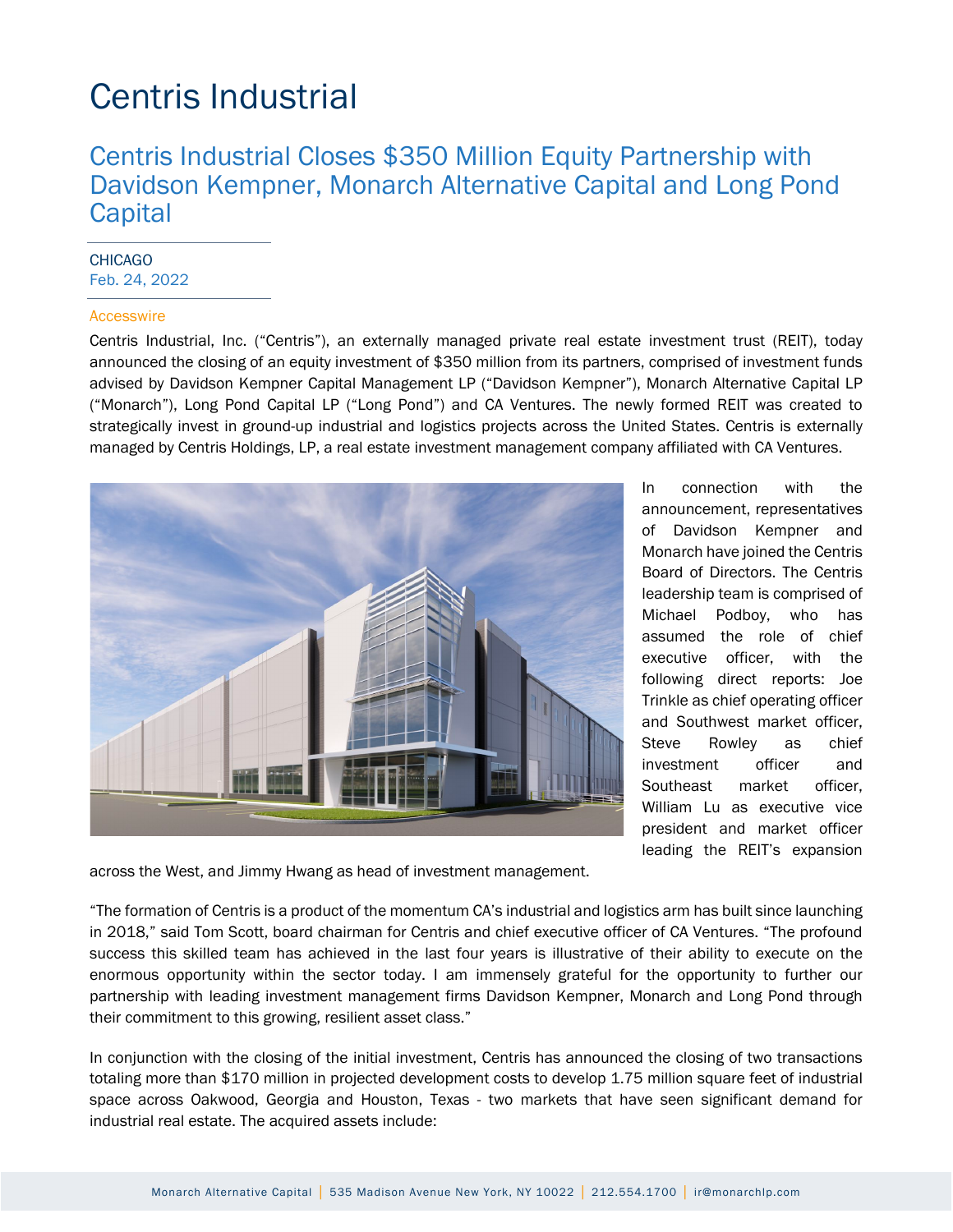• Falcon II (468,600+ square feet) - Oakwood, Georgia

Situated in one of the largest and most sought-after submarkets in Atlanta, I-985 Northeast, the 44-acre Falcon II site will house three buildings featuring 32-foot clear heights, ample parking and up to 112 exterior docks.

• Generation Park (1,281,800+ square feet) - Houston, Texas

The two-building development at Generation Park is located within one of Houston's fastest growing zip codes and provides ideal highway access with five Beltway 8 interchanges within two miles. The site will house one crossdock and one rear-load facility featuring 32-40-foot clear heights, 240 dock doors and a 185-foot truck court.

"The closing of these two top-tier transactions reflect the caliber of our team of top industry talent, having worked tirelessly alongside our trusted strategic partners to ensure a swift, successful launch of Centris," said Michael Podboy, chief executive officer of Centris Industrial. "We celebrate these milestones as vital extensions of our strategic growth story as we capitalize on the sector's strong secular tailwinds to scale our premium portfolio of industrial and logistics space across the US."

"Centris provides a compelling opportunity to invest in state-of-the-art industrial real estate that will accommodate the rapidly evolving supply chain while capitalizing on the attractive supply-demand dynamics for logistics properties," said Alex Janoff, senior investment professional at Monarch and board member of Centris Industrial. "We are excited to be a part of this best-in-class partnership and to expand our relationship with the CA Ventures team."

Over the last year, CA's industrial and logistics platform has closed transactions totaling approximately \$1 billion of project costs and has more than 9.7 million square feet of industrial space across currently under development in key US markets including in Phoenix, Dallas, Orlando, Atlanta, Savannah, Columbus, Richmond, Union City, Watsonville, Indianapolis and Las Vegas. All preexisting projects will continue to operate under the legacy CA Industrial structure, as will those deals unsuited for the REIT.

The offering and sale of securities pursuant to the investment was conducted pursuant to an exemption under the Securities Act of 1933, as amended (the "Securities Act"), or applicable state securities laws, and have been sold in a private placement pursuant to Regulation D under the Securities Act. The sale of securities pursuant to the investment has not been registered under the Securities Act and may not be sold in the U.S. absent registration or an exemption from the registration requirements of the Securities Act.

This press release does not constitute an offer to sell or the solicitation of an offer to buy the securities described herein, nor shall it constitute an offer, solicitation or sale in any jurisdiction in which such offer, solicitation or sale is unlawful.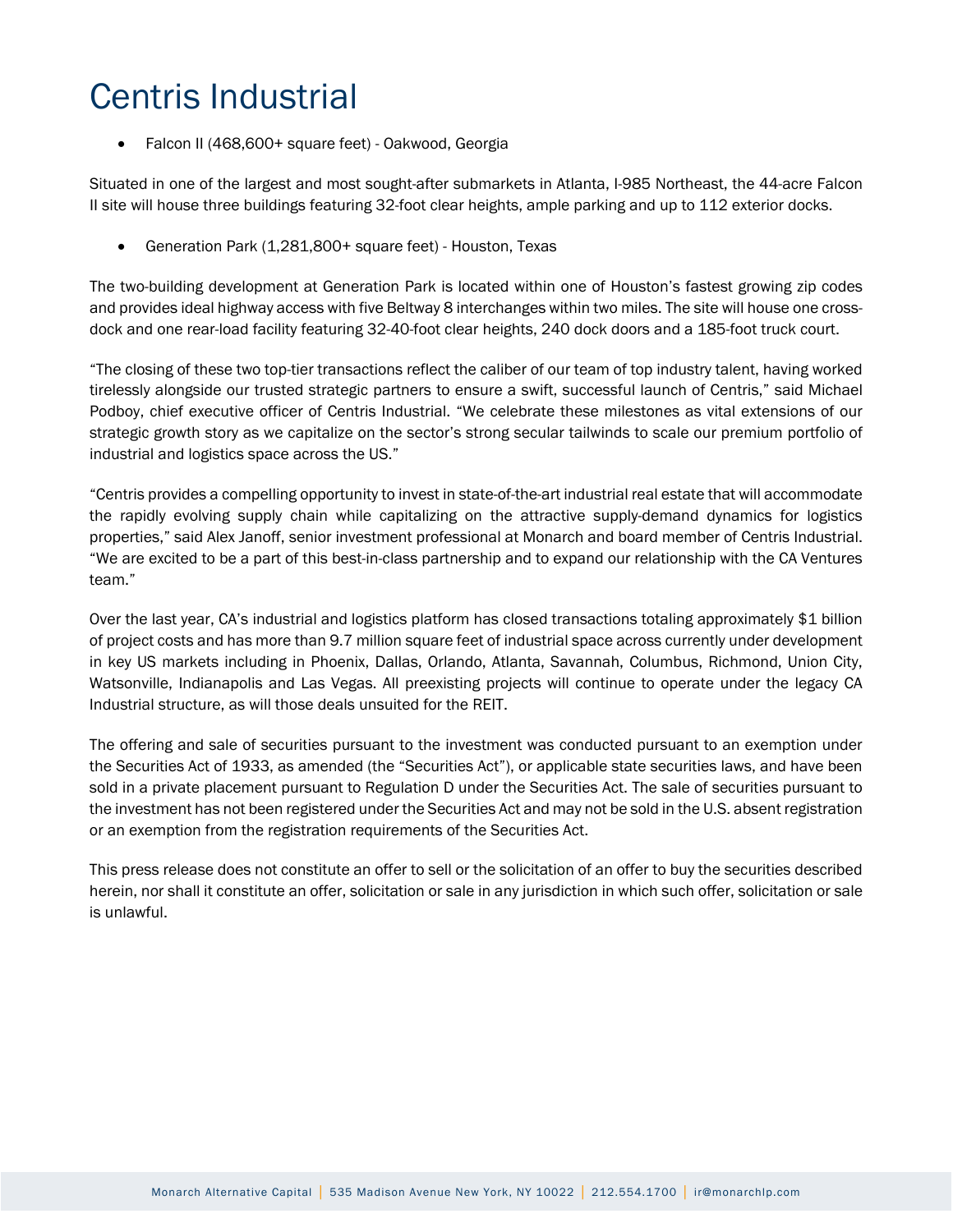### About Monarch Alternative Capital LP

Monarch Alternative Capital LP is a global investment firm founded in 2002 with approximately \$9.5 billion in assets under management. Monarch focuses primarily on opportunistic and distressed situations across corporate debt, real estate, special situations, and other market segments. Monarch draws on the skills and experience of its employees across its offices in New York and London. For more information, please visit www.monarchlp.com.

> About Centris Industrial, Inc.

Centris Industrial, Inc. ("Centris") is an externally managed private Real Estate Investment Trust (REIT) based in Chicago, Illinois, strategically designed to invest in speculative ground-up industrial development projects across the United States. For more information, visit www.centrisindustrial.com.

### About CA Ventures

CA Ventures ("CA") is a global vertically integrated real estate investment management company with more than \$13 billion in assets across the United States, Europe and Latin America. The Chicago-based firm offers comprehensive in-house investment, development and operational services, and specializes in a range of niche, commercial real estate asset classes including student living, senior living, multifamily, industrial and medical office/life sciences. CA manages real estate investments on behalf of some of the world's largest institutional investors across a range of core, value-add and opportunistic investment vehicles. The firm also offers third-party management services for student, senior, residential, medical office and life science assets. For more information, visit www.ca-ventures.com.

#### About Davidson Kempner Capital Management LP

Davidson Kempner Capital Management LP is a U.S.-registered global institutional investment management firm with more than 38 years of experience and a focus on fundamental investing with a multi-strategy approach. Davidson Kempner has more than \$38 billion in assets under management with over 400 professionals in six offices, including New York, Philadelphia, London, Dublin, Hong Kong and Shenzhen.